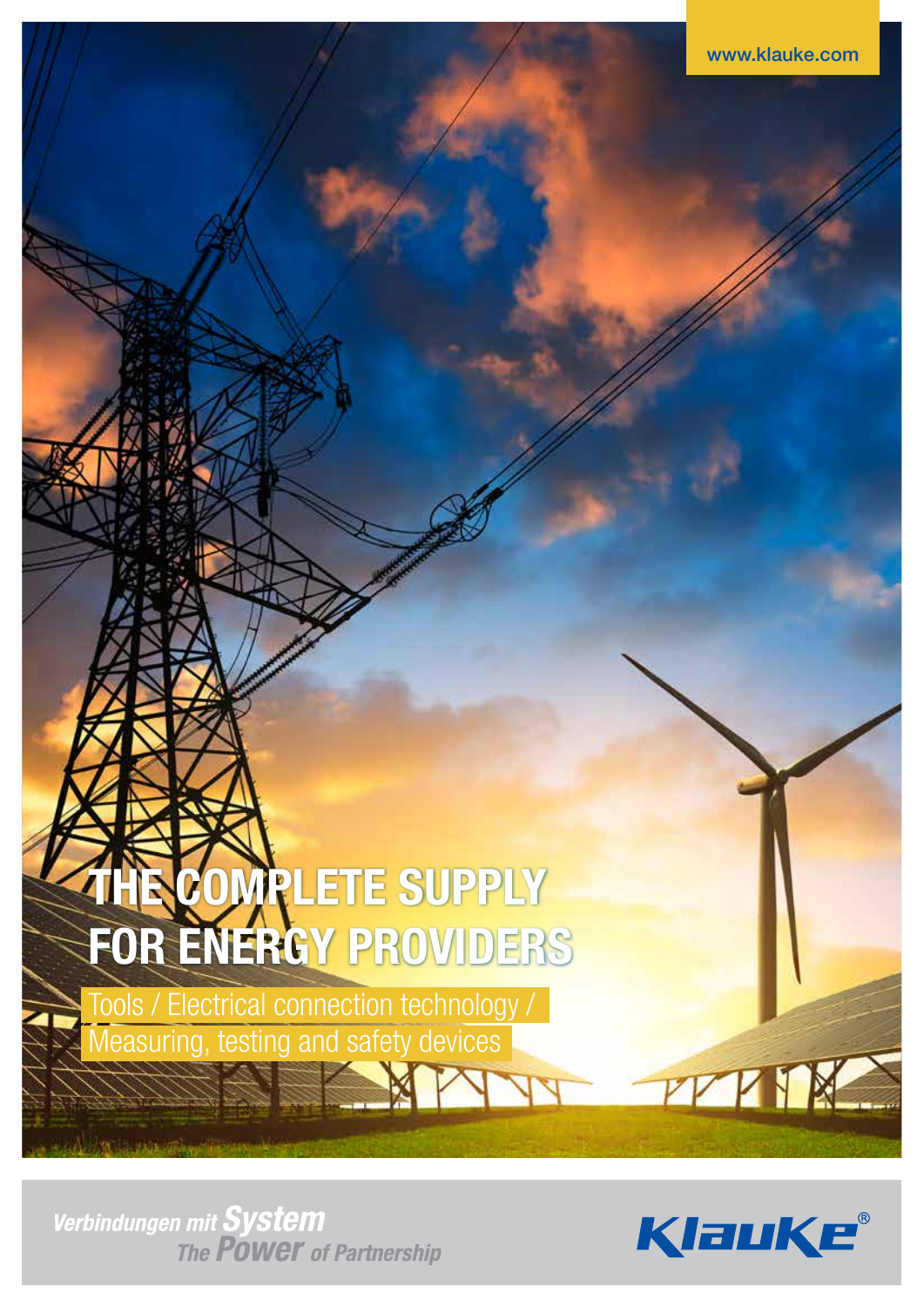

### THE PERFECT COMBINATION FOR YOUR CONNECTIONS

For 138 years now, Klauke has invested its experience and expertise into the development of high-quality electrical connection technology, as well as reliable cutting and crimping tools. Together with Greenlee and HDE we offer three-fold competence and safety when testing, measuring and working in all areas of energy supply.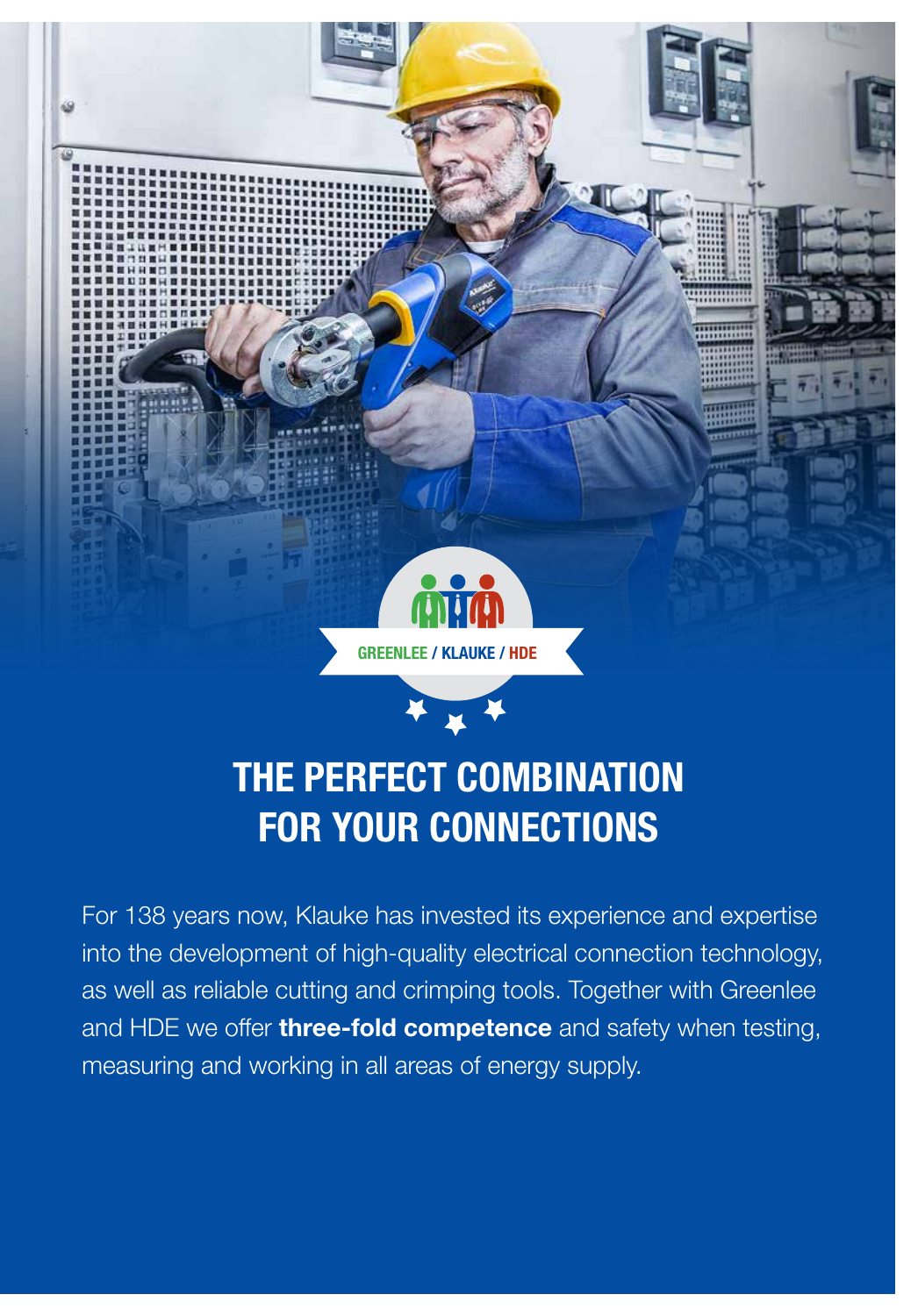### OPTIMALLY EQUIPPED FOR ALL ASPECTS OF ENERGY SUPPLY

With our diverse product range, we cover almost the entire value creation chain of energy supply. From energy recovery to energy distribution. From the high-voltage sector to the regional distribution by means of overhead and underground lines. From energy provisioning to supplying the private consumer.



01 ENERGY RECOVERY **DESCRIPTION CONTROL** 

## 01

#### ENERGY RECOVERY



The cable connection products from Klauke are set apart by exceptional material and crimping properties.

#### Customised to suit your requirements:

- Compression cable lugs
- Screw connectors
- **Butt connectors**
- Parallel branch clamps
- C and H-shaped clamps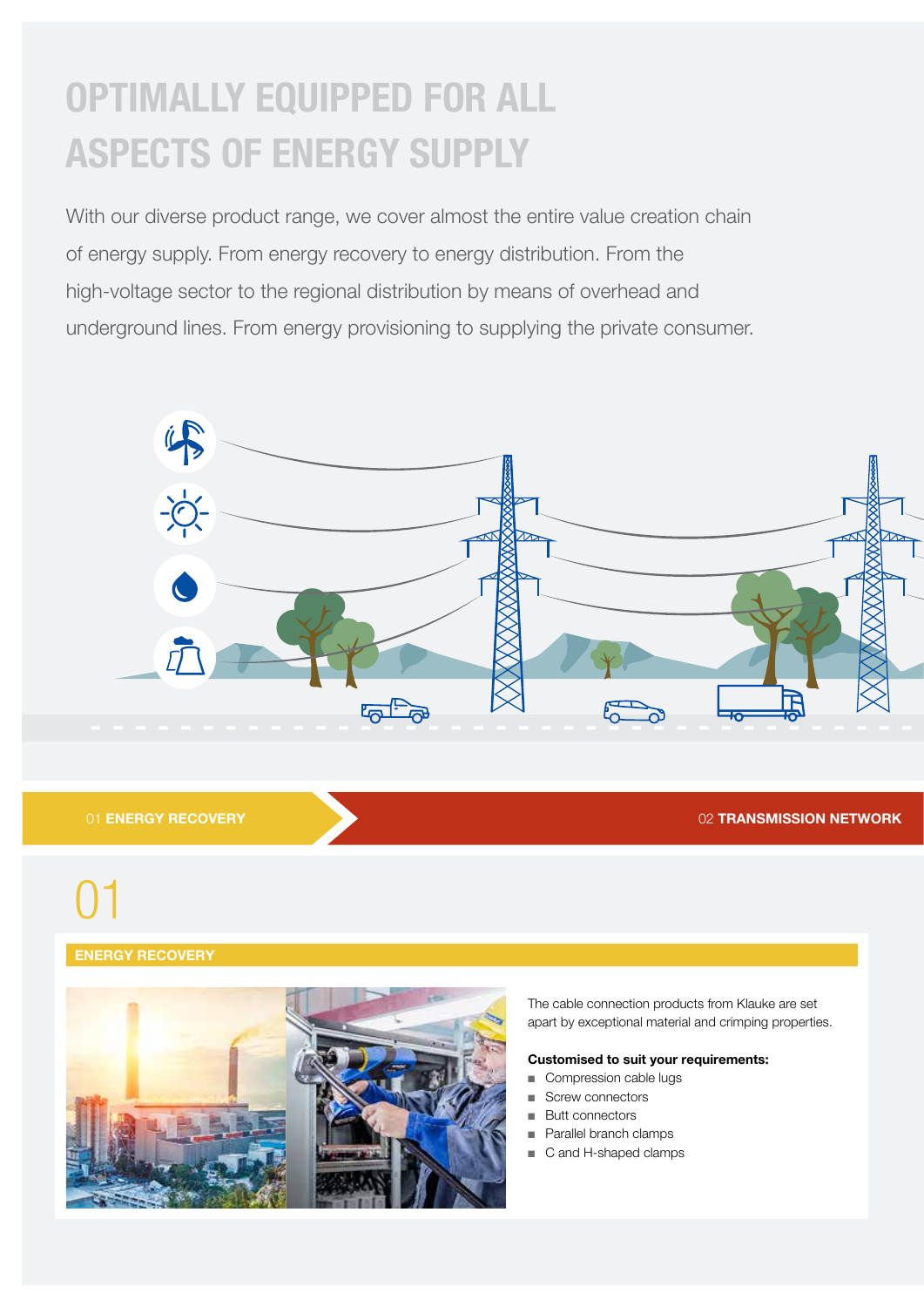# 02

#### TRANSMISSION NETWORK



The testing and measuring devices for the medium and high-voltage sector from HDE offer the highest level of safety, simple handling and reliable test results.

#### Convenient safety for you:

- Combination voltage and phase tester
- Voltage detectors to 500 kV
- Current measuring devices to 2000 A
- Personal voltage detectors
- Hydraulic cutting tools for cutting ACSR and Al/St wires, amongst others.



## 03

#### DISTRIBUTION STATIONS



The battery powered hydraulic cutting tools feature impressive power transmission to the cutters and hence maximum efficiency with the cuts.

#### Functions for improved cutting:

- Cutting range 120 mm
- One-button operating concept
- 2-stage hydraulics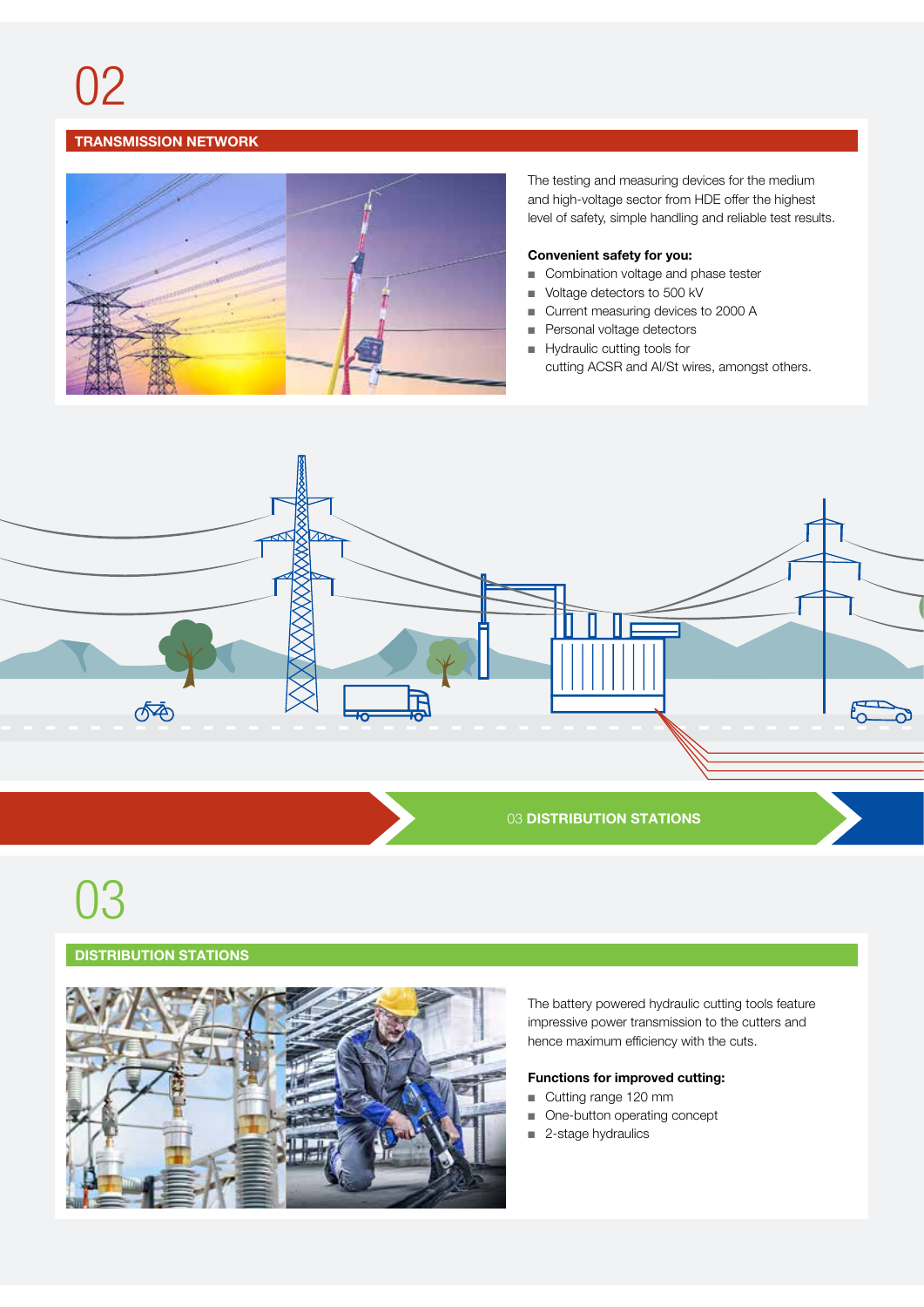#### DISTRIBUTION NETWORK



The voltage tester and multimeter deliver 100% accuracy for every measuring situation.

#### Maximum precision at low voltage:

- Contactless voltage testing
- Two-pole voltage tester
- Digital multimeter
- Clamp multimeter



#### 04 DISTRIBUTION NETWORK

## 04

#### DISTRIBUTION NETWORK



The BG-approved safety cutting systems, as well as the VDE-approved hand tools and safety accessories guarantee the maximum level of user safety.

#### Effortless operation even under voltage:

- Battery powered hydraulic safety cutters
- Fully insulated open-ended spanners
- Insulated stand mats
- Protective gloves